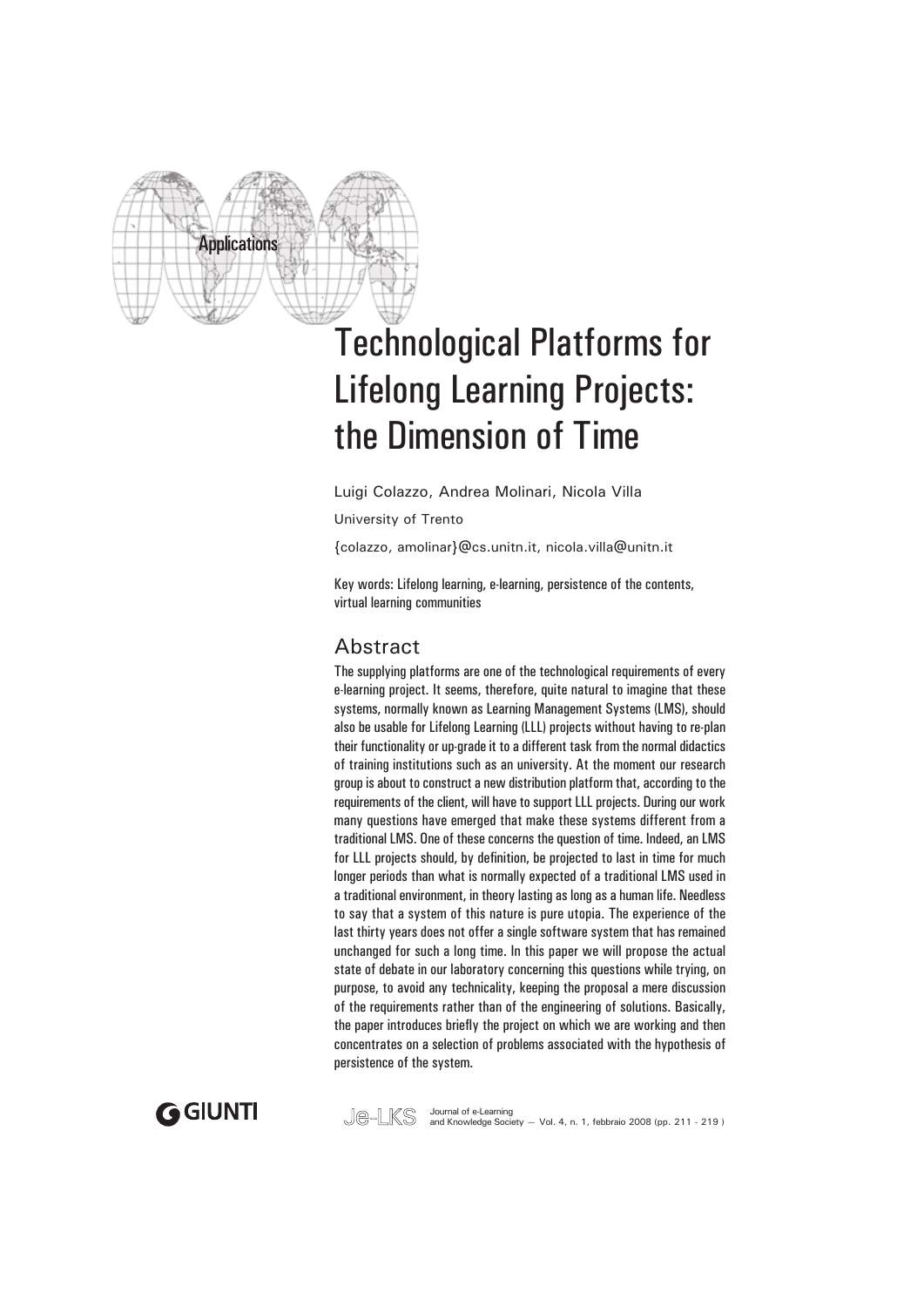## 1 Introduction

This work takes inspiration from a project commissioned to the University of Trento by the Autonomous Province of Trento (P.A.T.), currently in the starting phase, which aims at creating a platform for LLL projects<sup>1</sup> in the next three years. More precisely, P.A.T. plans to build a platform with a double objective: preparation for training interventions addressed at primary and secondary schools and construction of training projects aimed at employees of the public administration who work on the provincial territory. In our discussion we want to start from the experience, still in act, of projection, construction and experimentation of an LMS employed in university didactics based on the metaphor of virtual learning communities called Comunità Online (Colazzo and Molinari, 2007).

The system should inherit some characteristics of Comunità Online of which the most important is that of it being based on the metaphor of virtual communities. The latter are seen as the extension into the virtual of underlying social dynamics formed by a real community. But ever since the first discussion we have understood that the future LLL system will have to tackle questions that are normally neglected in the implementation of an academic system. We can group these issues as concerning four dimensions:

Temporal*,* concerning the persistence of the system and the training processes in time; •

• Social, the platform will be used in social contexts of learning (that is, Lifelong learning) completely different among them and even in conflict with each other;

Spatial*,* in LLL projects the place where the learner takes on a most peculiar meaning; let us take, for example, the various learning needs of someone from maintenance or in an emergency, or a tourist in front of a work of art in a museum; •

Anthropological: people who use the system for learning aims could use the platform in very different periods of life; starting with pre-school age up to the end of working life, without exclusion even beyond that limit. •

In this work we will concentrate only in the first dimensions, that is the temporal one. We will not face all the problems, but only two about the length:

- Of virtual communities;
- Of learning objects.

For an exhaustive treatment of the theme, we should have taken into consideration at least three more issues, that we will treat in our next works: (a) the persistency of the relationship networks that born in the learning processes; (b) the persistency of the platform as a such and (c) the persistency of the contents.

<sup>1</sup> Contract between PAT e University of Trento n. 36672/335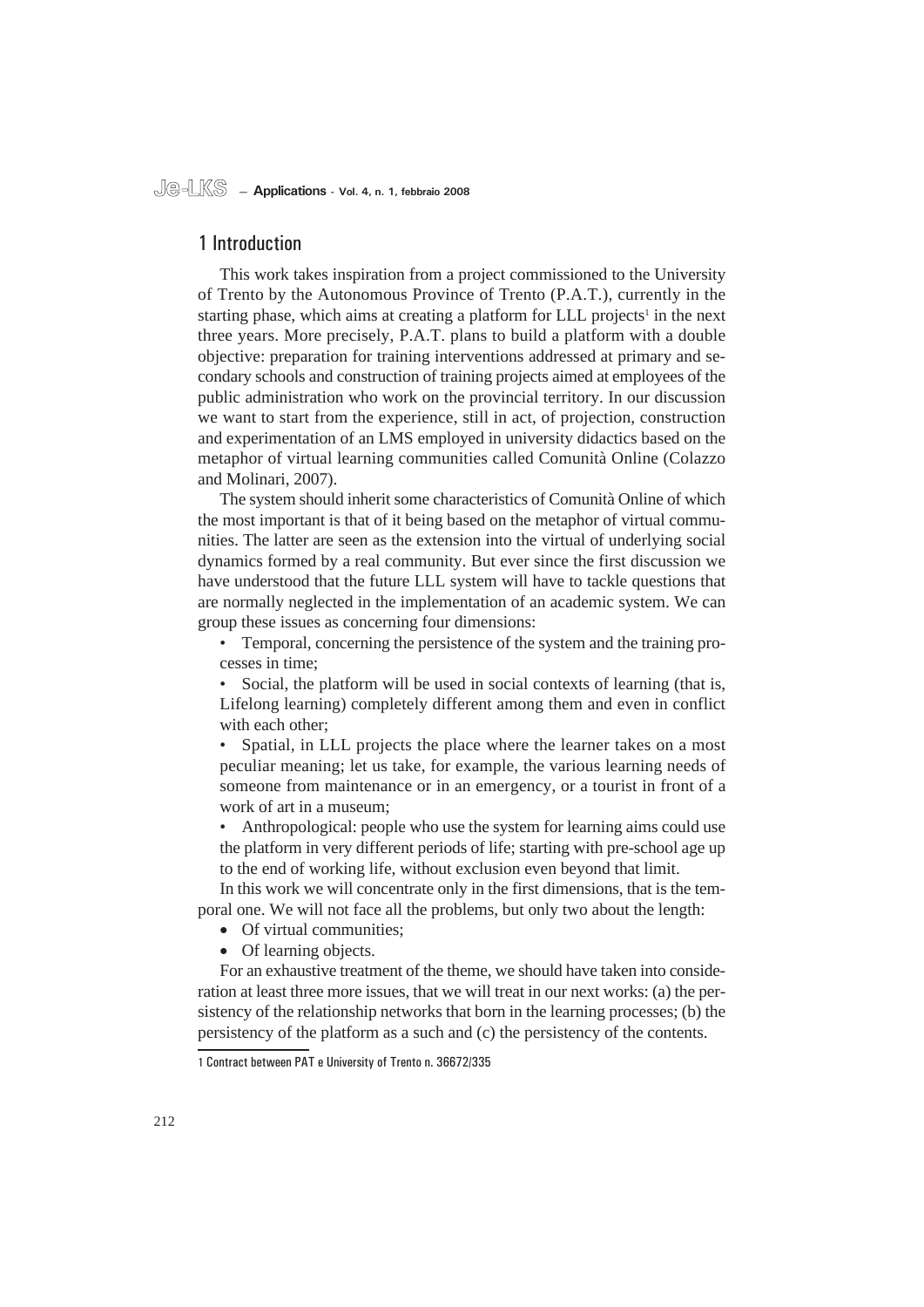**Luigi Colazzo et al** - Technological Platforms for Lifelong Learning Projects: the Dimension of Time

## 2 Real Communities and Virtual Communities

Real communities, as social structures, have been widely studied by the main authors of sociology. Usually, in sociological literature, the concept of community is seen in relation to the concept of society, where the distinct marks of the two social structures (analytically) are the levels of freedom of the individuals. Indeed, in a community it is possible to observe a higher number of ties than in a society. This is supposed to have an effect on the intensity and extension of the ties in the various spheres of existence and, consequently, results in a lesser level of freedom; in exchange, individuals are likely to obtain cohesion, security and solidarity. Figure 1 illustrates this settings. If there is substantial agreement among scholars of social sciences on this distinction, the differences start in the analysis of the relationship between these two types of social structures.

We only point out that among authors of social studies who have most thoroughly analysed the relationship community vs. society, the different approaches are unlikely to explain the phenomenon of virtual communities in their multiform configurations. For different reasons the approaches of Tönnies (1887) as well as that of Durkheim (1893) and again of Schmalenbach (1961) and finally that of Turner (1975) would not be able to comprehend the entire variety of virtual communities. Much more general is, on the other hand, the approach to the problem of Max Weber (1922) and of Parsons (1937; 1951; 1969). Nonetheless, it is indeed in the difficulty in defining the concept of community that we encounter the first aspect that links it to its equivalents in telematics. In Beamish (1995) virtual communities are seen as a group of people that communicates through instruments of computer mediated communication*,* that exchanges information on common interest themes and the participants of which are physically in different places.

For Rheingold (1993), on the other hand, virtual communities are emerging social phenomena, while Lévy (1994; 1995; 1999) considers a virtual community as a group of people who correspond among each other through connected computers. Much more complex is the position of Jones (1995; 1997), who separates conceptually the technological structure of virtual communities (virtual settlement) from the social community true and proper.

Finally, in Turkle (1995) the accent is on the community relationships that are seen as free choices based on affinity of interest and non on an unequal relationship of power.

For the purpose of our work, that is essentially technological, we could, in a first approximation, place Virtual Communities in the square in the top left of Figure 1, considering them as an evolution into the virtual of social structures that sociological thought would prefer to put into the category of society rather than in that of new forms of community.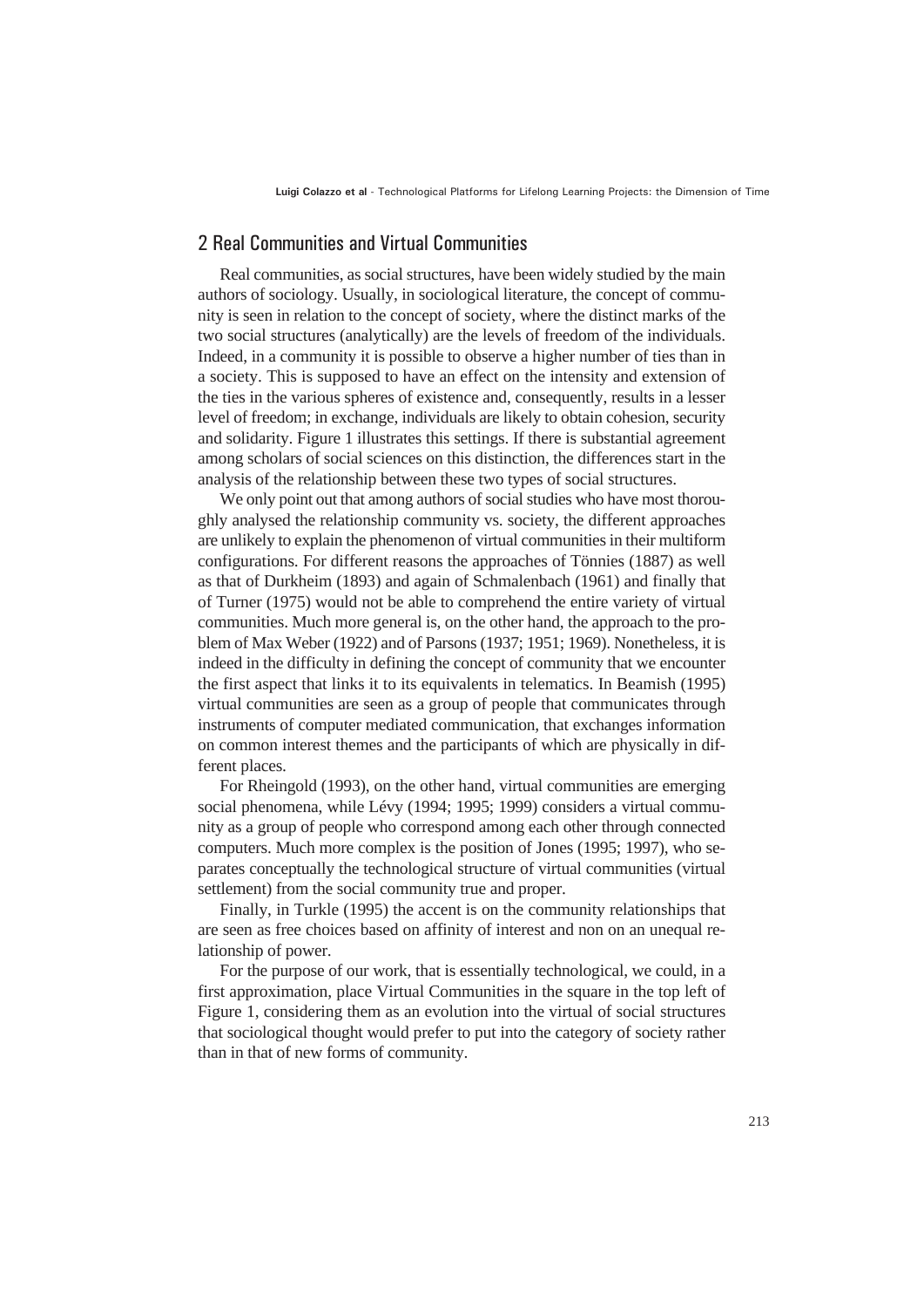#### **Je-LKS — Applications - Vol. 4, n. 1, febbraio 2008**



Fig.1 Community vs. Society and Virtual Community vs. Real Community

In a software system dedicated to e-learning applications in academic environments virtual communities coincide with real communities. Meaning that virtual communities are only an extension into the virtual of real communities, usually consisting of courses but also of training paths, of communities of the faculty and of the entire university. If we observe the dynamics of these different forms of communities from the point of view of time and the involvement within it of all participants (lecturers, students, etc.) we can observe that:

• Communities of university courses have a short lifetime, only a few months. They become lively at the beginning of the course and at the end of it usually remain inactive and little visited until the beginning of the following academic year when they changing the almost total number of their members;

Communities of degree courses have a longer lifespan and they regenerate less rapidly (a total change of the majority of its members is reached only after some years); •

Communities of the faculties have a decidedly longer life and an even slower regeneration. Theoretically they do not have a certain death; •

Communities of a University behave exactly like faculty communities but in general have a longer life<sup>2</sup>. •

There are, therefore, two main dimensions of these social structures; the persistence of the community as such and the volatility of the members of the community.

Taking into consideration the teaching structures at primary and secondary schools, it can be noted that their organisation is radically different from that based on courses. In the Province of Trento primary and lower secondary schools are organised into structures distributed according to geographical areas, where several primary schools and one lower secondary school being grouped together; in these cases the persistent structure is not that of a course but of a class. In the low primary

2 In the last thirty years at least one faculty in Italy has disappeared, but as far as the authors know, no university.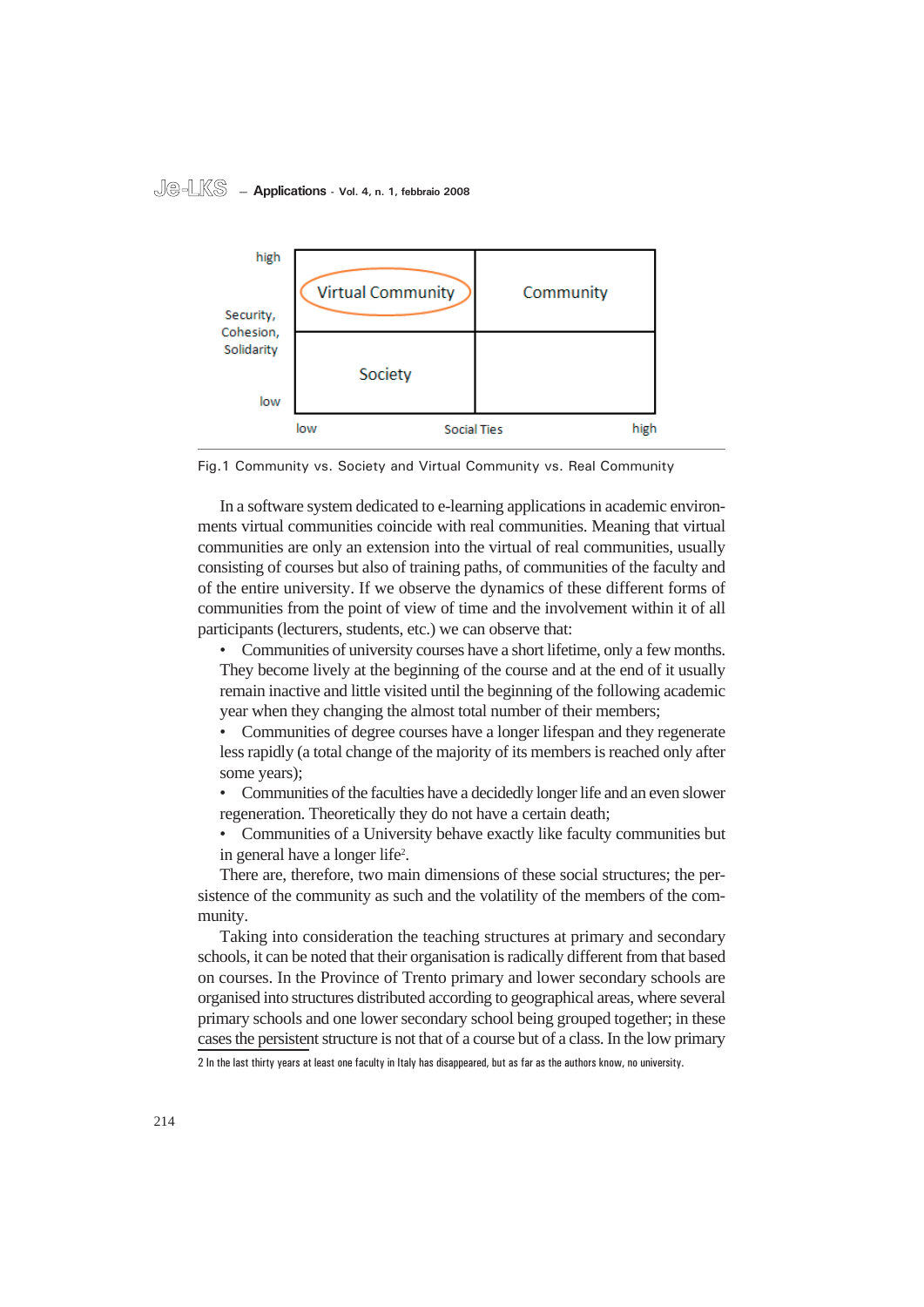persistence is less (courses in fact last three years) just as volatility, but the didactic organisation follows the subjects taught. A similar structure can also be found in the upper superior schools.

We can easily associate virtual communities and real communities such as the classes and imagine services diversified per level (primary, lower secondary, upper secondary). Finally, in secondary schools it is possible to apply at the same time the metaphor of virtual communities in a transversal way similarly to communities formed by the class: for example, communities can be formed by school subjects offered to students interested in furthering their own knowledge.

Leaving the institutionalised teaching environment, literature offers other types of communities according to practice, interests and purpose.

A community of interests (Gero and Maher, 2001) the persistence of the community as to its participants is on average high, for the interests connected also to the personal sphere of participants. On the contrary the variables of volatility and persistence of a community of purpose (Warren, 1996) are strongly dependent on the life of the community; once the final objective is reached it is possible that the users will no longer be actively involved, concluding the experience of the community itself.

Every type of community so far described has, therefore, a different degree of persistence as such and its members participate in a more or less active way according to the degree of interest and the marginal utility that each has in participating. We can place every type of community on a hypothetical graph, see figure 2, in which the axes are represented by the degree of persistence and the volatility of the members who participate in any single community.



Fig. 2 Degree of relationship between persistence and volatility of members of different communities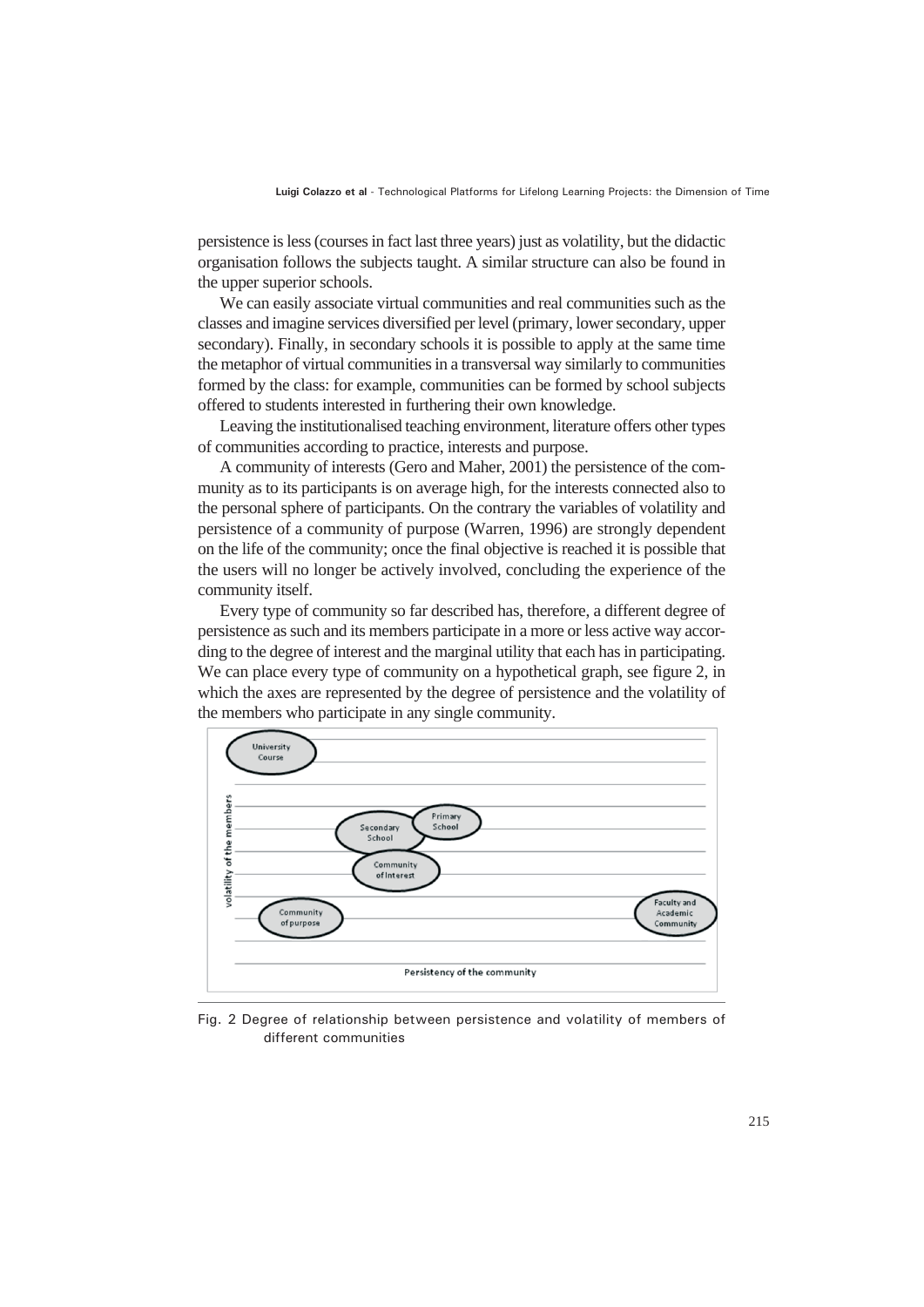### 4 The Persistence of Electronic Contents

The content of an electronic device is an abstract concept exactly like the concept of text. Like a text, the content can be subject to infinity of reifications and, like a text, content can be transferred from one support to another. This technological possibility of copying of a text makes, for instance, possible the reading of an antique text without the need to consult the original vellum on which it had been written.

Therefore, we have to clearly distinguish the persistence of the content that depends on the meaning and the usefulness of the learning object, from the persistence of its electronic reification. As already mentioned, in this paper we only want to deal with the second question, but we can observe that some contents last for centuries remaining unchanged through a thousand of reifications. This is the case both in the field of humanistic studies as well as scientific ones like, for instance, in the case of Omero's Odyssey or the Pythagorean theorem. An electronic content has, however, other characteristics; it's nature creates the problem of its persistence or, if you like, of its conservation. Indeed, it is known that any electronic content in order to be usable needs a specific technological context. This context consists in a hardware, a hierarchy of software systems without which the electronic content cannot exist and a memory support that needs a specific device.

In other words, an electronic content can only be used in the presence of a hardware and software system that recreates the technological state in which it had been produced. It is as if in order to read the writing on an obelisk we needed to recreate the technological context of its creation. A good part of the problem can be solved through the creation of a virtual machine that simulate a computer of the past; this technique is known as the realisation of different virtual machines on one real. This had been perfected in the sixties / seventies, widely employed on the big IBM systems of those years; today this technique is greatly used. It is to be noted, however, that not all problems are solved, for example that of the support: the problem of permanence of the digital artefacts appears, therefore, to be limited by technological constraints of a different nature. (Ronchi, 2006). We can attempt to design these constraints through hierarchy. Among these the constraints of the hardware and of the operating system can be overcome, as we have seen, through the technique of virtual machines. On the contrary, however, the mechanical constraints, derived from the I/O peripherals are difficult to overcome since the units necessary for recognising the electronic representation cannot be made virtually.

Another type of limitation is linked to the long life of the supports; as opposed to the configuration of the holes on a punched card that continues to persist and, therefore, it is theoretically possible to obtain the exact information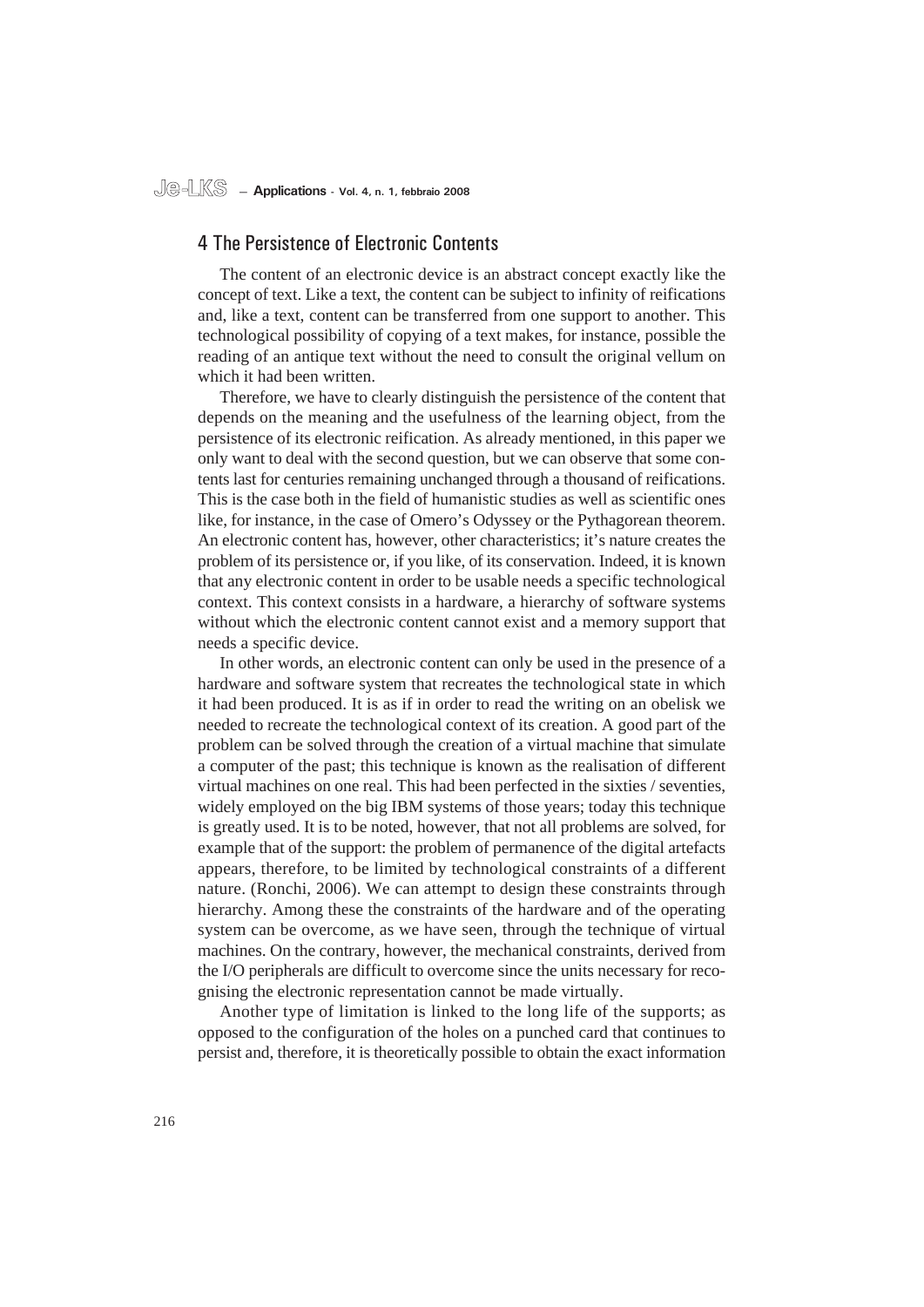by transcribing the content of a pack of punched cards, the same is not true for magnetic registrations that lasts only a few years.

The supports themselves are constricted, especially when trying to adapt hardware to the new requirements through their reuse, also because of the high value of its physical components. With the years an opposite situation has arisen; the price drop of the electronic equipment and the supports themselves have made their substitution cheaper. In this passage one part of the electronic contents has probably gone lost forever, at least what has not been transferred in good time. Similarly to the supports, the formats of the information containers, that is the files, have changed. With the passing of time these formats have modified themselves in order to guarantee the so called "ascending compatibility". In some cases it is the entire application that becomes obsolete and therefore there no longer exists a software capable of reading that format. For example, s/he who towards the end of the eighties created lessons through Guide software, today perhaps still have the contents but the accessing application has disappeared from the market. Let us not forget the constraints deriving from the file system used: some of them are extinct. The history and the rush for technological changes does not appear to offer a great future for modern file systems either, such as FAT32, NTFS, EXT2, EXT3, UDF and so forth.

In conclusion, there are a series of constraints deriving from the loss of knowledge concerning techniques in using the software, to which the GUI interfaces have contributed. We believe that there are few people left still capable of switching on a PDP11 of the DIGIAL and making it work.<sup>3</sup>.

The question of the short life of electronic contents becomes relevant for the future: indeed we have no certainty that the digital material we are creating now can still be useful in say ten to twenty years time. e-learning literature has at length dealt with possible solutions of the problem of the re-use of learning Objects (LO); indeed constructing an LO is very expensive but its massive usage manages to pay off the final cost.

In order to obtain this result standards have been created (SCORM, for instance) with which to enrich LO with metadata that make its reuse easier. But metadata itself are digital and do not solve the problem of permanence even if becoming important in cases of evolutionary permanence. LO persistence makes it possible to put the concept of reuse into a different light; however much an LO may have been created for being reused this will not be possible over a long period. It follows, therefore, that didactically persistent content will have to be periodically reificated, translating it from one technological state to another.

<sup>3</sup> The PDP/11 of DIGITAL had in the mid-seventies been the most popular mini-computer. The DIGITAL after a prestigious history no longer exists today.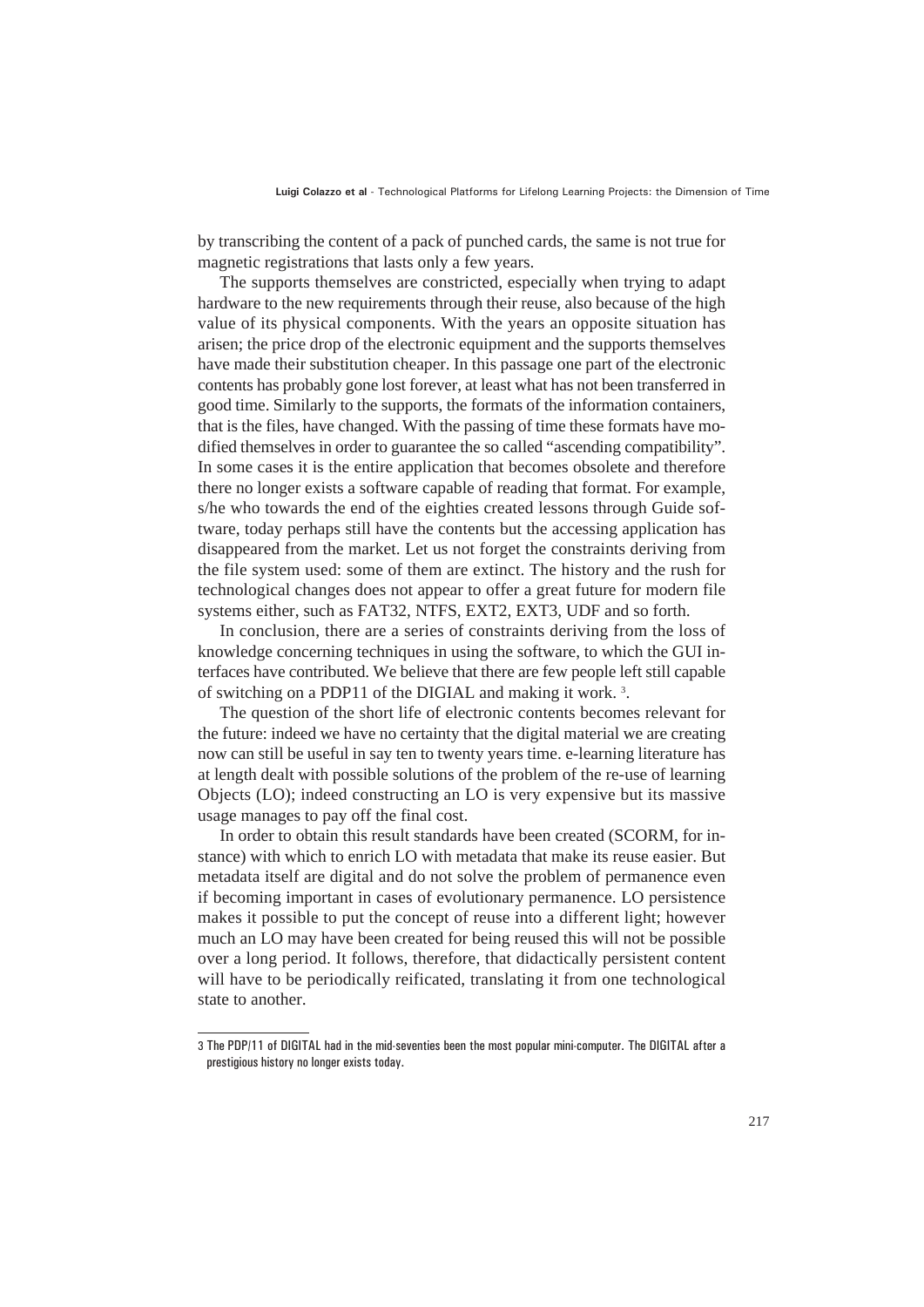## 5 A Partial Conclusion

It is not easy to reach definitive conclusions on the question that we asked ourselves at the beginning of this work but a partial one is possible. A true Lifelong learning project and not only a sequence of training interventions of professional retraining cannot be created without a training institution that guarantees its permanence, the permanence of its communities and its didactic material. From this point of view universities have a most enviable advantage.

## BIBLIOGRAPHY

- Beamish A. (1995), *Communities on-line*, tesi di dottorato di Anne Beamish, testo disponibile all'indirizzo http://loohooloo.mit.edu/anneb/cn-thesis/index.html, 1995 (verified on 30 January 2008).
- Colazzo L., Haller H., Molinari A. (2007), *WAYS What Are You Studying? A community tool for learners on the move*, in: Montgomerie C., Seale J. (eds), *ED-MEDIA 2007conferences acts*. 1131-1139, Vancouver BC, Canada, 25-29 June 2007. Organised by: AACE.
- Durkheim É., (1893) *De la division du travail social*, F. Alcan, Paris, 1893 (Italian translation La divisione del lavoro sociale, Comunità, Milano, 1999).
- Gero J. S., Maher M. L (2001) *External and shareable artifacts as opportunities for social creativity in communities of interest*, in *Proceedings of the Fifth International Conference Computational and Cognitive Models of Creative Design*, 67-89, Heron Island, Australia, 9-13 December 2001, Key Centre of Design Computing and Cognition, University of Sydney

- Jones S. G., (1997) *Virtual Culture*, Sage, London,.
- Lévy P., (1994) *La Découverte*, Paris (Italian translation L'intelligenza collettiva. Per un'antropologia del cyberspazio, Feltrinelli, Milano, 1996).
- Lévy P., (1995) *Qu'est-ce que le virtuel?, La Découverte*, Paris (Italian translation Il virtuale, Raffaello Cortina, Milano, 1997).
- Lévy P. (1999), *Cyberculture*, Feltrinelli Milano
- Parsons T., (1937) *The structure of social action* (Italian translation La struttura dell'azione sociale, Bologna, Il mulino,1962).
- Parsons T., (1951) *The social system* (Italian translation Il sistema sociale, Comunità edition, Milano 1965).
- Parsons T., (1969) *Politics and Social Structure*, Free Press, New York (Italian translation Sistema politico e struttura sociale,Giuffrè, Milano, 1975).
- Rheingold H., (1993) *The Virtual Community* (Italian translation Comunità virtuali, Sperling & Kupfer, Milano, 1994).

Ronchi A. (2006) *Dal codice di Hammurabi alla Stele di Rosetta digitale. Conservazione* 

Jones S. G., (1995) *Cybersociety*, Sage, London.